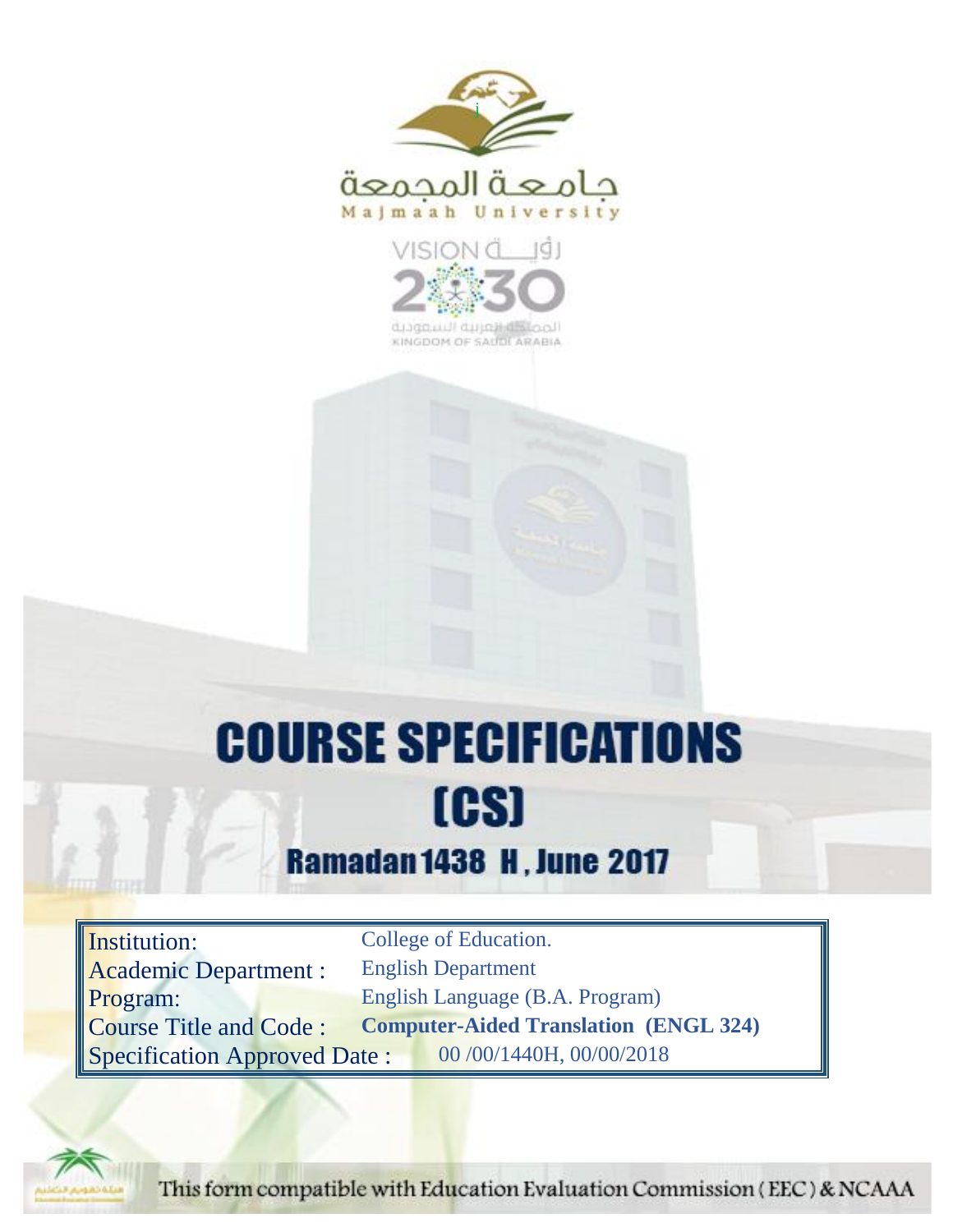

# **Course Specifications**

| <b>Institution:</b> Majmaah University                                 | Date: |
|------------------------------------------------------------------------|-------|
| <b>College/Department: College of Education, Department of English</b> |       |

# **A. Course Identification and General Information**

| 1. Course title and code:                                                                |  |  |  |  |  |
|------------------------------------------------------------------------------------------|--|--|--|--|--|
| Discourse Analysis ENG 694                                                               |  |  |  |  |  |
| 2. Credit hours: 3 credit hours                                                          |  |  |  |  |  |
|                                                                                          |  |  |  |  |  |
| 3. Program(s) in which the course is offered.                                            |  |  |  |  |  |
| (If general elective available in many programs indicate this rather than list programs) |  |  |  |  |  |
| B.A. English                                                                             |  |  |  |  |  |
|                                                                                          |  |  |  |  |  |
| 4. Name of faculty member responsible for the course                                     |  |  |  |  |  |
| <b>Mohammad Iqbal Mohammad</b>                                                           |  |  |  |  |  |
| 5. Level/year at which this course is offered:                                           |  |  |  |  |  |
|                                                                                          |  |  |  |  |  |
| $7th$ level<br>6. Pre-requisites for this course (if any):                               |  |  |  |  |  |
|                                                                                          |  |  |  |  |  |
| <b>ENGL 215 Introduction to linguistics</b>                                              |  |  |  |  |  |
| <b>ENGL 224 Introduction to Translation</b>                                              |  |  |  |  |  |
| 7. Co-requisites for this course (if any):                                               |  |  |  |  |  |
| (NA)                                                                                     |  |  |  |  |  |
|                                                                                          |  |  |  |  |  |
| 8. Location if not on main campus:<br><b>Main Campus</b>                                 |  |  |  |  |  |
|                                                                                          |  |  |  |  |  |
|                                                                                          |  |  |  |  |  |
| 9 - Mode of Instruction (mark all that apply)                                            |  |  |  |  |  |
| What percentage?<br>$\sqrt{}$<br>A - Traditional classroom<br>60 %                       |  |  |  |  |  |
| $\sqrt{}$<br>What percentage?<br><b>B</b> - Blended (traditional and online)<br>30 %     |  |  |  |  |  |
| $\sqrt{}$<br>What percentage?<br>D - e-learning<br>10 %                                  |  |  |  |  |  |
| E - Correspondence<br>What percentage?<br>…%                                             |  |  |  |  |  |
| F - Other<br>What percentage?<br>. %                                                     |  |  |  |  |  |
|                                                                                          |  |  |  |  |  |
| <b>Comments:</b>                                                                         |  |  |  |  |  |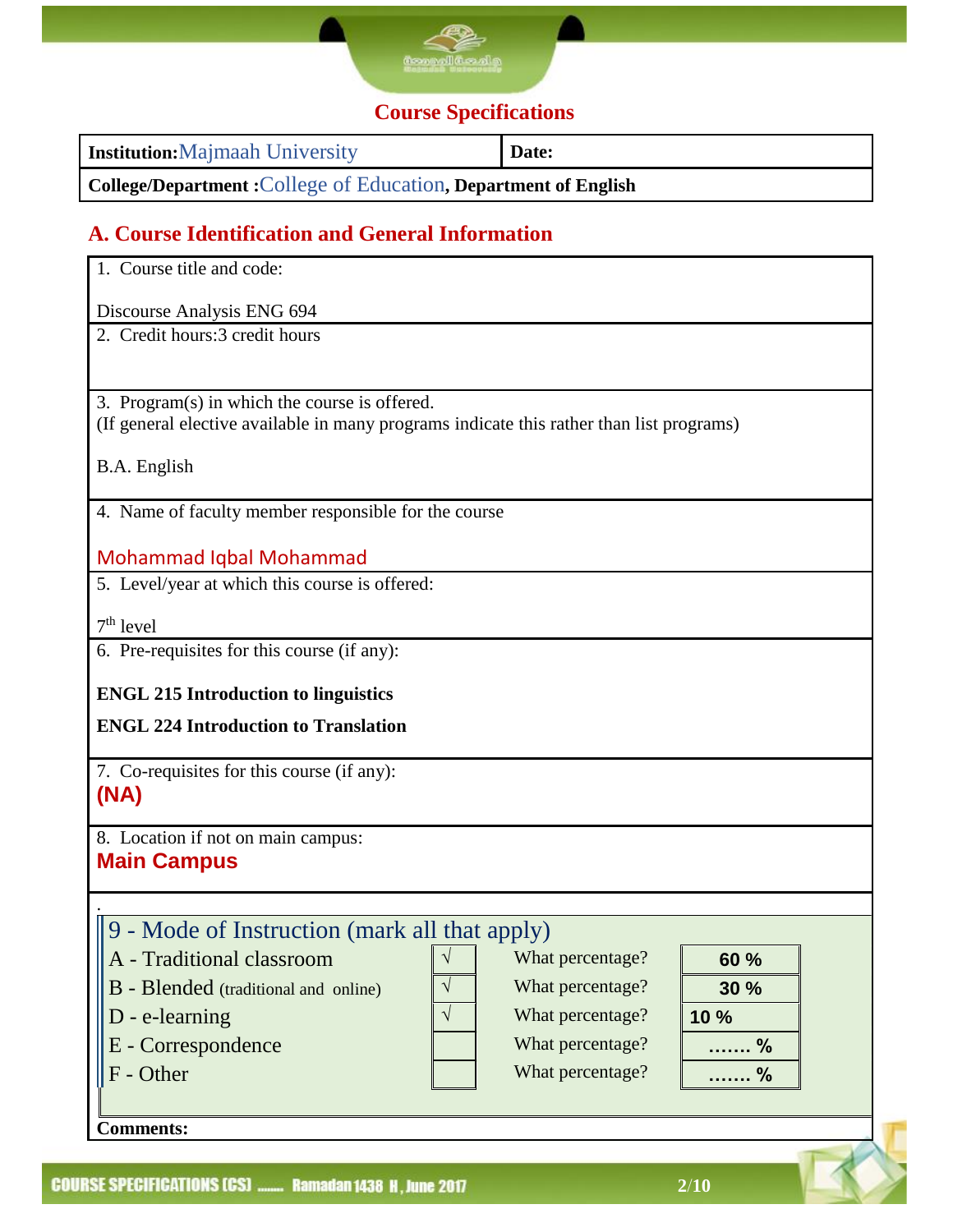### **B Objectives**

What is the main purpose for this course?

# By the end of the course, students are expected to:

- 1. Demonstrate awareness of appropriate tools that assist in the translation process.
- 2. Demonstrate awareness of the historical development of CAT tools and their importance in modern-day translation practice.
- 3. Apply at a basic level translation memory and machine translation tools.
- 4. Explain the interaction between translation memory and machine translation tools.
- 5. Develop Translation-memory systems: a TM. Interactive translation. Posttranslation alignment.
- 6. Use SDL TRADOR package for translation tasks.
- 7. Making translation in chunks on online translate tool like Google Translate.
- 8. Edit and proofread to make a chunk of translation standardized.
- 9. Analyze the future and new t trends in CAT.

2. Briefly describe any plans for developing and improving the course that are being implemented. (e.g. increased use of IT or web based reference material, changes in content as a result of new research in the field)

- 1. Periodical review of the course to it update in consonance with the modern trends.
- 2. Using digital libraries
- 3. Analyzing the new studies to incorporate in the course
- 4. Uploading the materials like pdf books, web links and videos in the LMS' course contents.

**C. Course Description** (Note: General description in the form used in Bulletin or handbook)

**This course provides students with a wide range of computer skills and resources for novice translators, covering a number of translation-related IT topics from word processing to developing Translation Memory ™ system. Students will also gain knowledge on computerassisted terminology management (e.g. SDL Trados Studio 2017); and develop critical thinking by, for example, preparing thorough presentations that examine the functionality and impact of various desktop translation memory toolsLand cloud-based translation memory systems. Both proprietary and free, i.e. open-source translation memory systems support common features**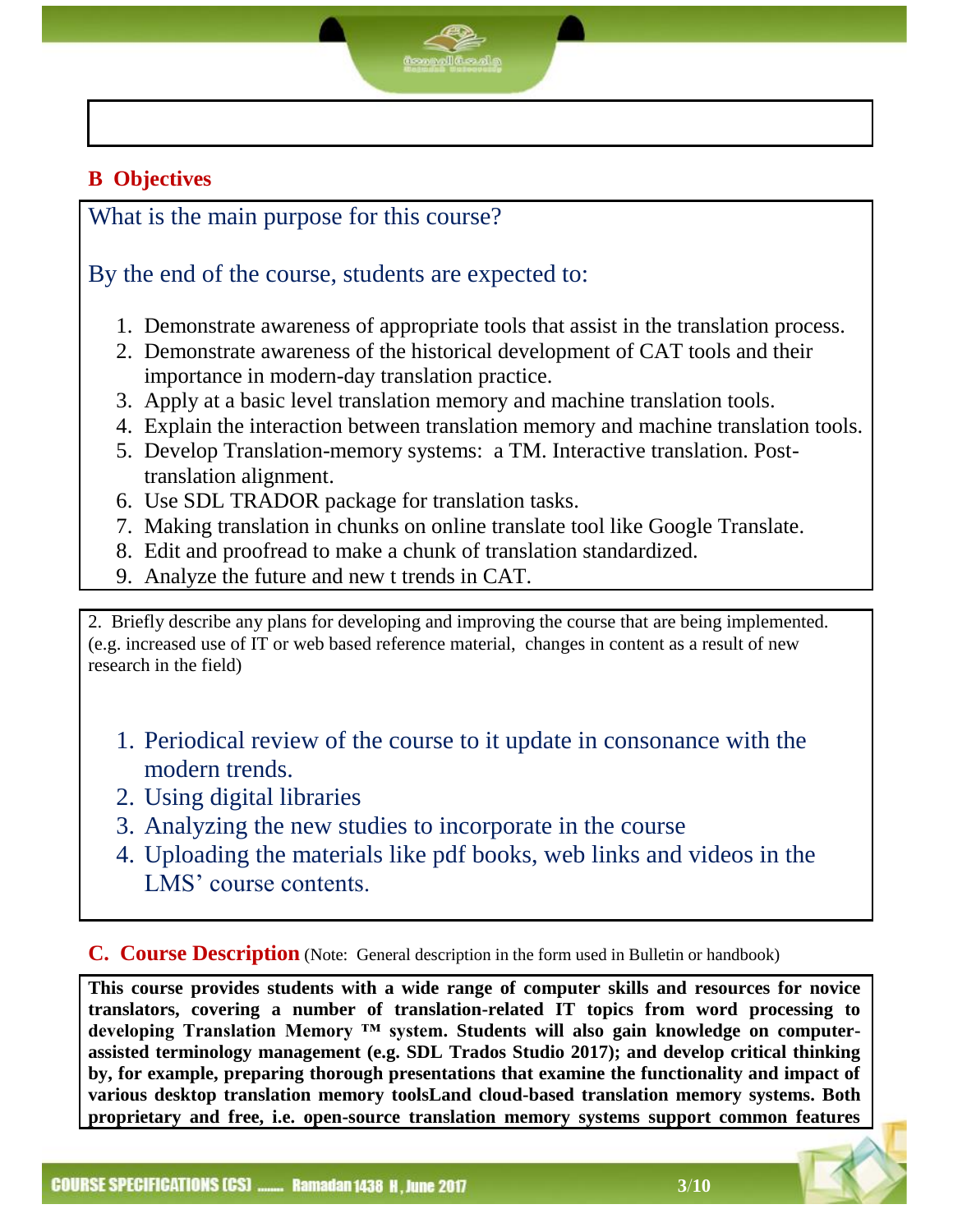**Hours**

3. Additional private study/learning hours expected for students per week. 2

4. Course Learning Outcomes in NQF Domains of Learning and Alignment with Assessment Methods and Teaching Strategy

**such as project management, translation memory maintenance, terminology management, machine translation, statistical reports, automated quality assurance, etc. This course is the perfect introduction to modern electronic translation environments, providing students with practical advice on how information research, terminology management, and translation memory systems can best be integrated into the translation process.The course will also explore some new trends in CAT.**

| <b>List of Topics</b>                                                                                                                                                       | No. of<br><b>Weeks</b> | <b>Contact</b><br><b>Hours</b> |
|-----------------------------------------------------------------------------------------------------------------------------------------------------------------------------|------------------------|--------------------------------|
| <b>Course Orientation</b>                                                                                                                                                   |                        | 3                              |
| 1. Introduction to CAT tools (Microsoft Word, dictionaries,<br>encyclopedias, Online Translators like Google Translate, and other<br>translation programs and applications) | 1                      | 3                              |
| 2. Translation Memory Technology                                                                                                                                            | 3                      | 9                              |
| 3. Translation Workflow in CAT                                                                                                                                              | 3                      | 9                              |
| Online proofreading and editing tools for translation<br>4.                                                                                                                 | $\overline{2}$         | 6                              |
| 5. TRADOS package                                                                                                                                                           | 3                      | 9                              |
| 6. Future of CAT                                                                                                                                                            |                        | 3                              |
| An Overall Review/Revision + Final Exam.                                                                                                                                    |                        | 3                              |

# **2. Course components (total contact hours and credits per semester):**

|                |               | Lecture | <b>Tutorial</b> | Laboratory/<br><b>Studio</b> | <b>Practical</b> | Other: | <b>Total</b> |
|----------------|---------------|---------|-----------------|------------------------------|------------------|--------|--------------|
| <b>Contact</b> | <b>Planed</b> | 37      |                 |                              |                  | 8      | 45           |
| <b>Hours</b>   | <b>Actual</b> | 39      |                 |                              |                  | 3      | 42           |
|                | <b>Planed</b> | 45      |                 |                              |                  |        | 45           |
| <b>Credit</b>  | <b>Actual</b> | 40      |                 |                              |                  |        | 45           |



2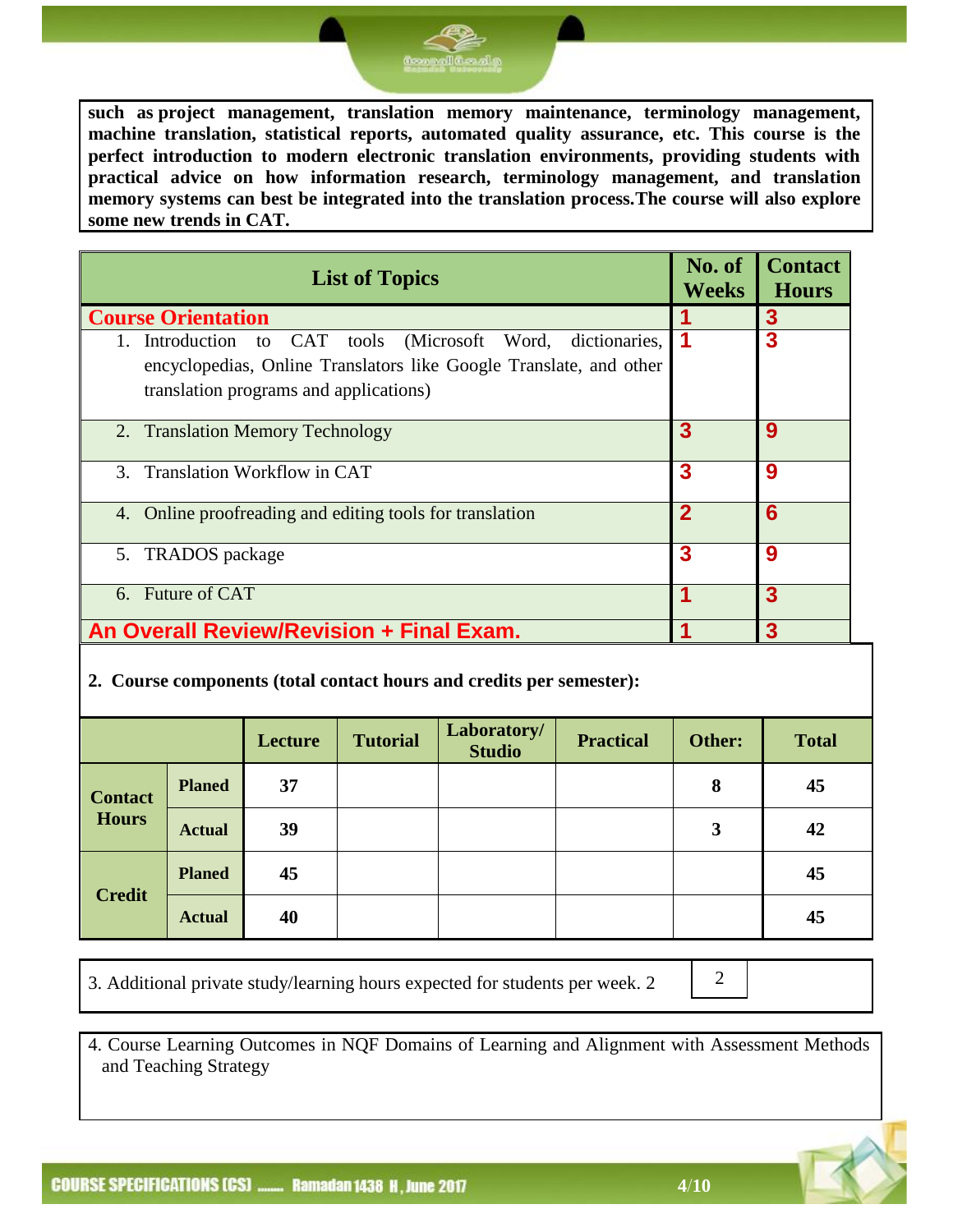

**First**, insert the suitable and measurable course learning outcomes required in the appropriate learning domains (see suggestions below the table). **Second**, insert supporting teaching strategies that fit and align with the assessment methods and intended learning outcomes. **Third**, insert appropriate assessment methods that accurately measure and evaluate the learning outcome. Each course learning outcomes, assessment method, and teaching strategy ought to reasonably fit and flow together as an integrated learning and teaching process. (Courses are not required to include learning outcomes from each domain.)

|     | <b>NQF Learning Domains</b><br><b>And Course Learning Outcomes</b>                                                              | <b>Course Teaching</b><br><b>Strategies</b>                                                             | <b>Course</b><br><b>Assessment</b><br><b>Methods</b>                   |
|-----|---------------------------------------------------------------------------------------------------------------------------------|---------------------------------------------------------------------------------------------------------|------------------------------------------------------------------------|
| 1.0 | <b>Knowledge</b>                                                                                                                |                                                                                                         |                                                                        |
| 1.1 | <b>Identify main CAT tools.</b>                                                                                                 | <b>Presentation-</b><br><b>Practice-Production</b><br>(PPP)                                             | Post-class quiz<br>and discussion+<br>mid & final<br>exams.            |
| 1.2 | Explain how CAT tools are used for translation tasks.                                                                           | <b>Mixed</b><br>methods,<br>lecturing,<br>class<br>discussion, individual<br>and class tasks.           | Post-class quiz<br>and discussion+<br>mid & final<br>exams.            |
| 1.3 | <b>Describe Translation Memory System</b>                                                                                       | <b>Mixed</b><br>methods,<br>lecturing,<br>class<br>discussion, individual<br>and class tasks.           | Post-class quiz<br>and discussion+<br>mid & final<br>exams.            |
| 2.0 | <b>Cognitive Skills</b>                                                                                                         |                                                                                                         |                                                                        |
| 2.1 | Select appropriate CAT tools for a translation task.                                                                            | Lecturing, Discussion,<br><b>Student data</b><br>projector<br>presentation.                             | A task /quiz<br>involving the<br>selection process<br>of CAT tools.    |
| 2.2 | <b>Use Translation Memory System for storing translation</b><br>words, expression and chunks for future use for time<br>saving. | Mixed methods,<br>lecturing, class<br>discussion,<br>collaborative tasks<br>using internet<br>resources | A project<br>involving students<br>to make use of<br><b>TM</b>         |
| 2.3 | <b>Making Machine Translation and doing post-editing</b>                                                                        | <b>Lecturing &amp; Class</b><br>Discussion.<br><b>Practicing on online</b><br>translate programs        | <b>Observation of</b><br>translation and<br>post-editing tasks         |
| 2.4 | Analyze the future trends in CAT                                                                                                | <b>Lecturing &amp; Class</b><br><b>Discussion</b>                                                       | Post-class quiz<br><b>Midterms</b> exams<br><b>Final exam</b>          |
| 3.0 | <b>Interpersonal Skills &amp; Responsibility</b>                                                                                |                                                                                                         |                                                                        |
| 3.1 | Complete a collaborative translation project in groups                                                                          | <b>Lecturing, Class</b><br>discussions &<br>presentations.<br><b>Relevant tasks</b>                     | <b>Response papers</b><br>and assignments<br>$+$ Mid & Final<br>exams. |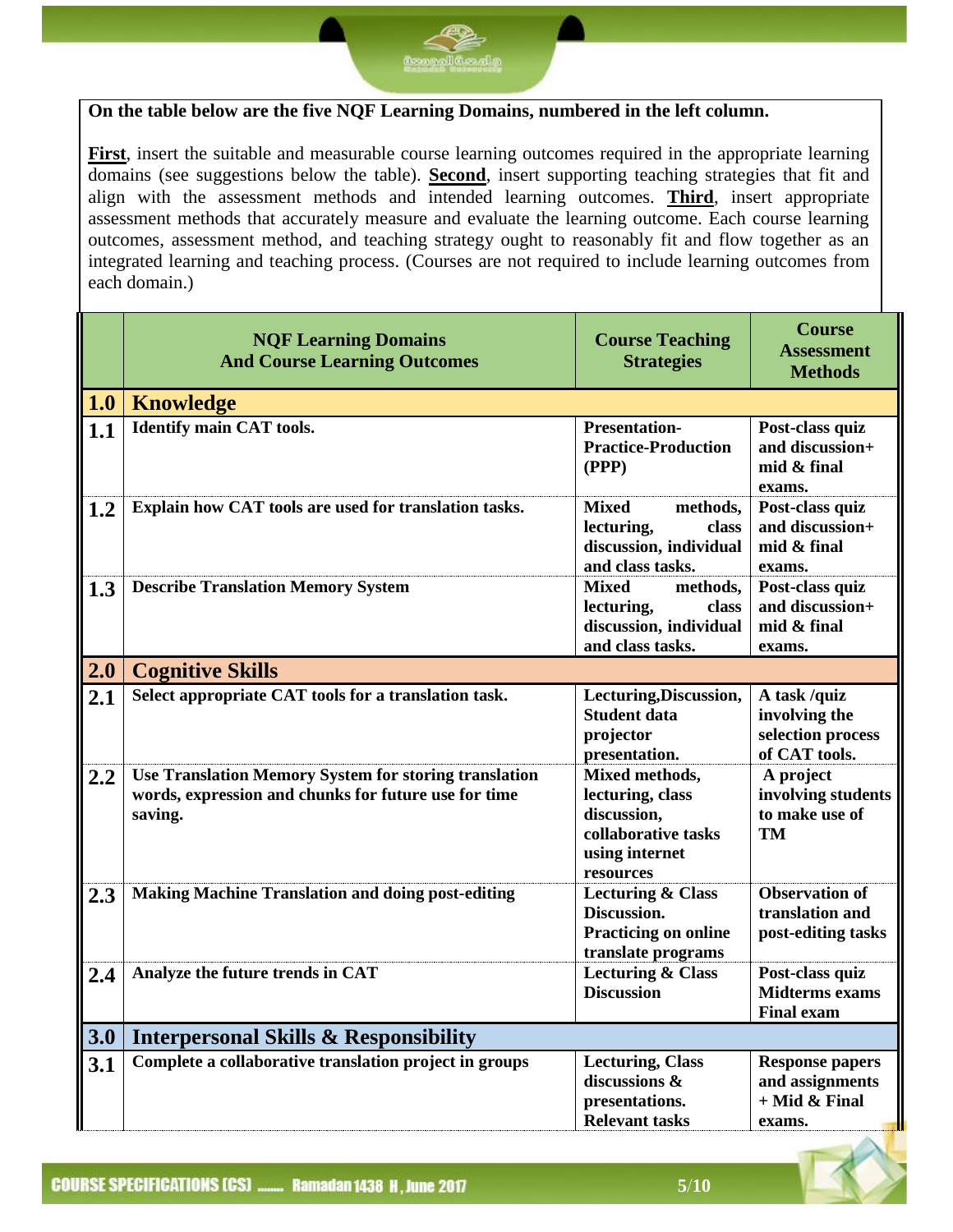

| 3.2 | Solve problems arising while translating with the use of<br>computer and internet in pairs and groups | Mixed methods,<br>lecturing, class<br>discussion,<br>collaborative class<br>tasks.                                                                                                                              | A set of quizzes<br>and response<br>papers.                                                                                                                 |
|-----|-------------------------------------------------------------------------------------------------------|-----------------------------------------------------------------------------------------------------------------------------------------------------------------------------------------------------------------|-------------------------------------------------------------------------------------------------------------------------------------------------------------|
| 3.3 | Developing team work skills.                                                                          | <b>Task-based teaching</b>                                                                                                                                                                                      | <b>Checking if tasks</b><br>are completed<br>successfully and<br>in time.                                                                                   |
| 3.4 | Gaining time management skills.                                                                       | Lecturing<br>$\boldsymbol{\&}$<br>task-<br>based teaching.                                                                                                                                                      | <b>Setting deadlines</b><br>for assignments<br>and response<br>papers.                                                                                      |
| 4.0 | <b>Communication, Information Technology, Numerical</b>                                               |                                                                                                                                                                                                                 |                                                                                                                                                             |
| 4.1 | Developing and enhancing general communication skills in<br>accomplishing translation tasks.          | Lecturing & task-<br>based teaching<br>involving internet<br>tasks.<br><b>Demanding students</b><br>use PowerPoint in<br>presentations                                                                          | <b>Quizzes and</b><br>response papers +<br>Dada projector<br>presentation                                                                                   |
| 4.2 | Using social media for translation tasks.                                                             | task-<br>Lecturing<br>$\boldsymbol{\alpha}$<br>teaching<br>based<br>involving<br>internet<br>tasks.<br>Giving wiki/ e-books/<br>e-journals<br>assignments and<br>coach students in<br>how to carry them<br>out. | <b>Keeping check</b><br>lists for<br>completed tasks<br>and a lot marks<br>for the use of<br>web-based<br>materials in<br>presentations and<br>assignments. |
| 5.0 | <b>Psychomotor</b>                                                                                    |                                                                                                                                                                                                                 |                                                                                                                                                             |
| 5.1 | Not applicable (NA)                                                                                   | Not applicable (NA).                                                                                                                                                                                            | Not applicable<br>(NA)                                                                                                                                      |

|                | 5. Schedule of Assessment Tasks for Students During the Semester                                             |                         |                                                 |  |  |  |
|----------------|--------------------------------------------------------------------------------------------------------------|-------------------------|-------------------------------------------------|--|--|--|
|                | Assessment task (i.e., essay, test, quizzes, group project,<br>examination, speech, oral presentation, etc.) | <b>Week Due</b>         | <b>Proportion of Total</b><br><b>Assessment</b> |  |  |  |
|                | <b>Oral Presentations/Quizzes/Exercises</b>                                                                  | From $2nd$<br>to $13th$ | 5                                               |  |  |  |
|                | <b>Midterm</b>                                                                                               | 10th                    | 20                                              |  |  |  |
| $\overline{3}$ | <b>Research Summary or Response Paper</b>                                                                    | $12-14$ <sup>th</sup>   | 5                                               |  |  |  |
| $\overline{4}$ | <b>Class Participation</b> (including focus group discussions)                                               | Over the<br>term        | 2                                               |  |  |  |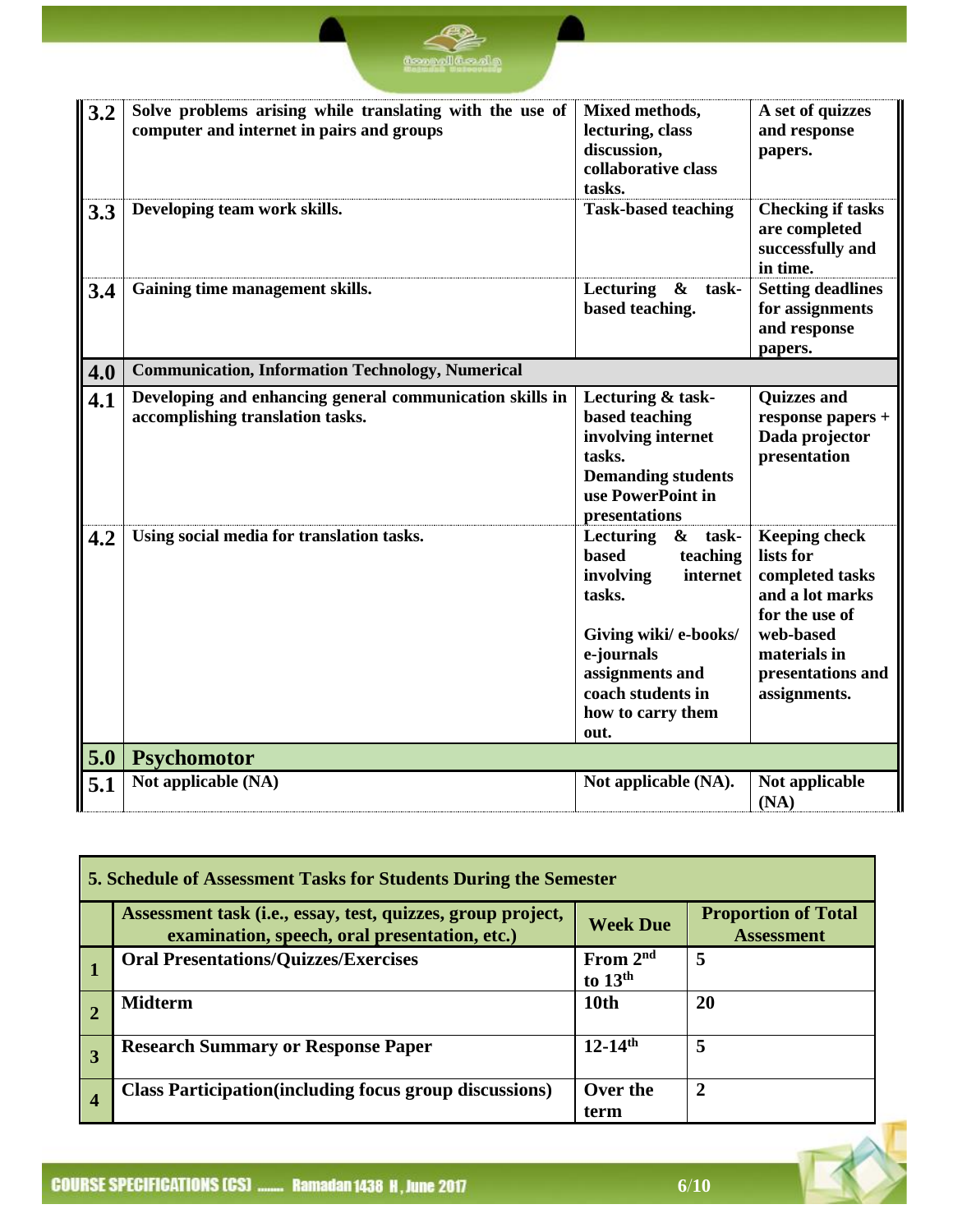

| F<br>ວ      | <b>Term Project</b>      | $13-14^{th}$ | 8          |
|-------------|--------------------------|--------------|------------|
| $\mathbf 0$ | <b>Final Examination</b> | 15 weeks     | 60         |
|             | <b>Total</b>             |              | <b>100</b> |
| 8           |                          |              |            |

#### **D. Student Academic Counseling and Support**

1. Arrangements for availability of faculty and teaching staff for individual student consultations and academic advice. (include amount of time teaching staff are expected to be available each week)

**4-5 hours office hours per week.**

**Students receive various kinds of counseling inside and outside classroom(formally and informally).**

**Particular counseling is given to help students do project work**

#### **E Learning Resources**

**1.List of Required Textbooks :**

- **Computer-aided Translation Technology: A Practical Introduction By Lynne Bowker, University of Ottawa Press, Year 2002 ISBN-13: 978-0776605388 ISBN-10: 0776605380**
- **2. List of Essential References Materials :**
	- **Routledge Encyclopedia of Translation Technology, edited by Sin-Wai Chan Routledge, Year 2015 ISBN: 978-0-415-52484-1 (hbk) ISBN: 978-1-315-74912-9(ebk)**

**3. List of Recommended Textbooks and Reference Material :**

 **Routledge Encyclopedia of Translation Studies by Mona Baker and Gabriela Saldanha Routledge, Year, 2011 ISBN-13: 978-0415609845 ISBN-10: 0415609844, (Available in Central Library of Majmaah University)**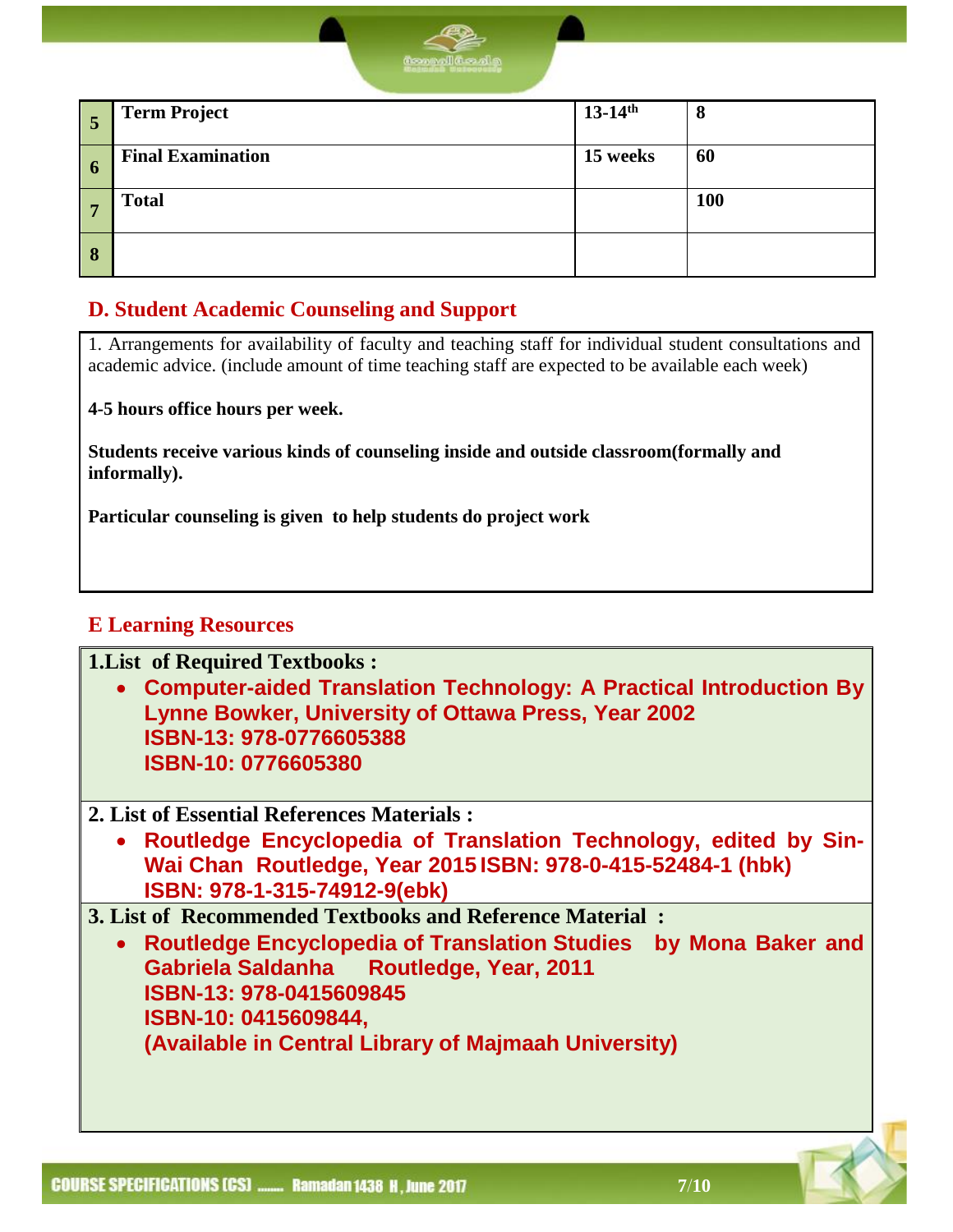#### **4. List of Electronic Materials :**

- **[https://www.google.com.sa/search?q=g00gle+translate&rlz=1C1NHX](https://www.google.com.sa/search?q=g00gle+translate&rlz=1C1NHXL_enSA818SA818&oq=G00gle+tran&aqs=chrome.0.0j69i57.13816j0j7&sourceid=chrome&ie=UTF-8www.endnotes.com) [L\\_enSA818SA818&oq=G00gle+tran&aqs=chrome.0.0j69i57.13816j0j7](https://www.google.com.sa/search?q=g00gle+translate&rlz=1C1NHXL_enSA818SA818&oq=G00gle+tran&aqs=chrome.0.0j69i57.13816j0j7&sourceid=chrome&ie=UTF-8www.endnotes.com) [&sourceid=chrome&ie=UTF-8www.endnotes.com](https://www.google.com.sa/search?q=g00gle+translate&rlz=1C1NHXL_enSA818SA818&oq=G00gle+tran&aqs=chrome.0.0j69i57.13816j0j7&sourceid=chrome&ie=UTF-8www.endnotes.com)**
- <https://www.sdltrados.com/products/trados-studio/>
- [https://en.wikipedia.org/wiki/Machine\\_translation](https://en.wikipedia.org/wiki/Machine_translation)

 $\bullet$ 

#### **10.Other learning material :**

- **Dictionaries**
- **Corpuses**
- **Concordancers**

#### **F. Facilities Required**

**Indicate requirements for the course including size of classrooms and laboratories (i.e. number of seats in classrooms and laboratories, extent of computer access,etc.)**

1. **Accommodation (Classrooms, laboratories, demonstration rooms/labs, etc.)**

- **Larger and more convenient classrooms.**
- **Translation lab**

**2. Technology resources (AV, data show, Smart Board, software, etc.)**

 **Laptop computer-projector system. Data show to facilitate going over students' papers in class**

**3. Other resources (specify, e.g. if specific laboratory equipment is required, list requirements or attach list).**

**CDs/Flash memory materials**

**G Course Evaluation and Improvement Processes**

**1 Strategies for Obtaining Student Feedback on Effectiveness of Teaching:**

1. Individual interviews and class discussions to identify strengths and weaknesses.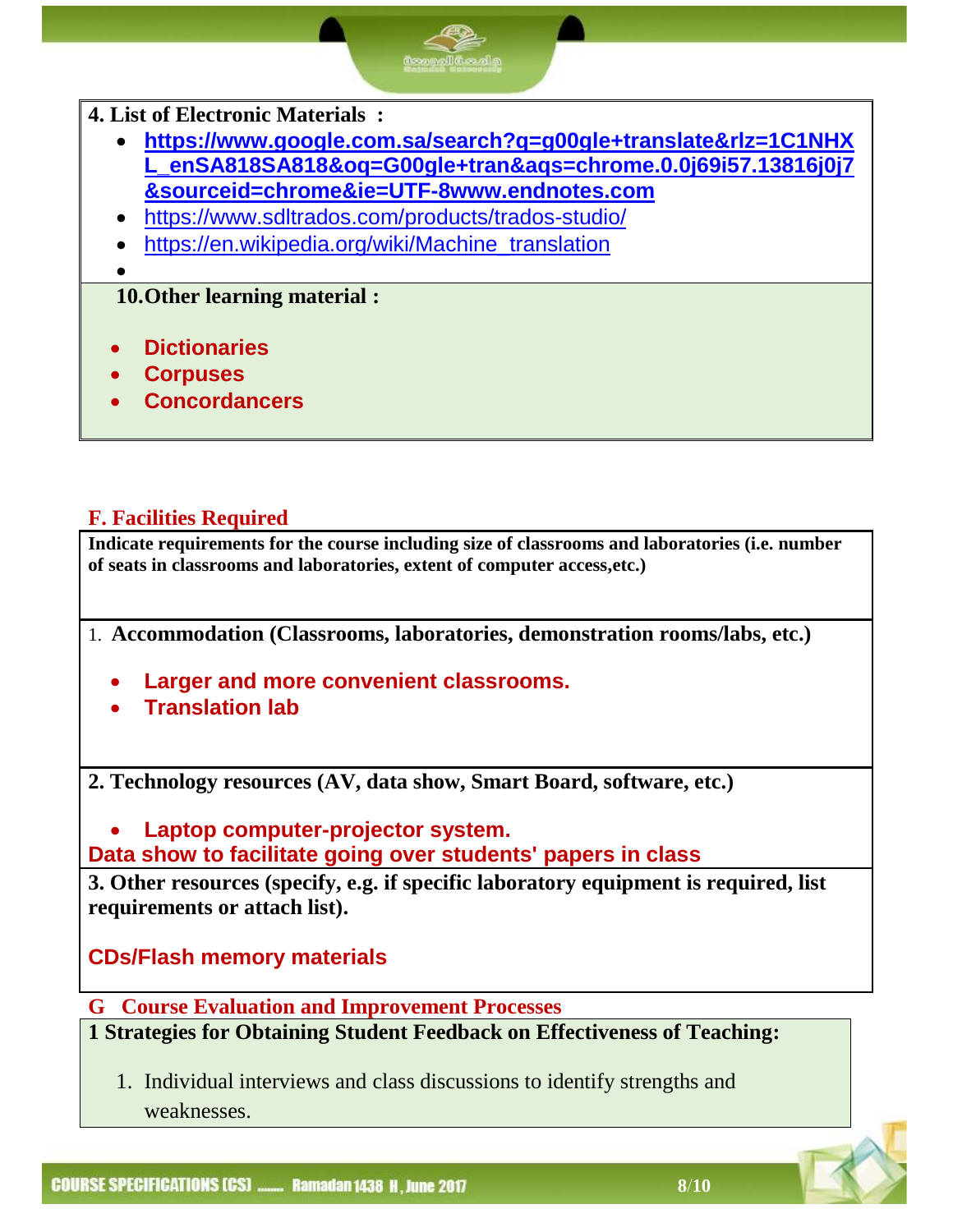- 2. Informal course evaluation by students performed monthly over the term.
- 3. End of term college evaluation of course by students ( to be collected by the department).
- 4. End-of-term debriefing in class of students and teacher regarding what went well and what could have gone better.
- $\bullet$

**2 Other Strategies for Evaluation of Teaching by the Program/Department Instructor :**

- **Exchanged instructor (peer) visits encouraged by the department.**
- **Department seminars held fortnightly to discuss various teaching and linguistics issues arranged by the academic board of the department.**
- **An end-of-the-term course report required by the department Quality Unit**.
- **3 Processes for Improvement of Teaching :**
	- **Workshops and seminars (both inside and outside the department).**
	- **A set of strategies to ensure variability, updatedness and flexibility of materials.**

**4Processes for Verifying Standards of Student Achievement (e.g. check marking by an independent member teaching staff of a sample of student work, periodic exchange and remarking of tests or a sample of assignments with staff at another institution):**

- **Adopting a regular system of marking peer checking**.
- **Having students' final exam sheets checked by and independent reviewer/marker.**
- **Holding regular workshops devoted partially or wholly to discussing testing criteria and problems.**
- **Students who believe they are under- graded may have their papers checked by a second reader/marker.**

**5 Describe the planning arrangements for periodically reviewing course effectiveness and planning for improvement :**

**Regularly review syllabi and course descriptions for more**